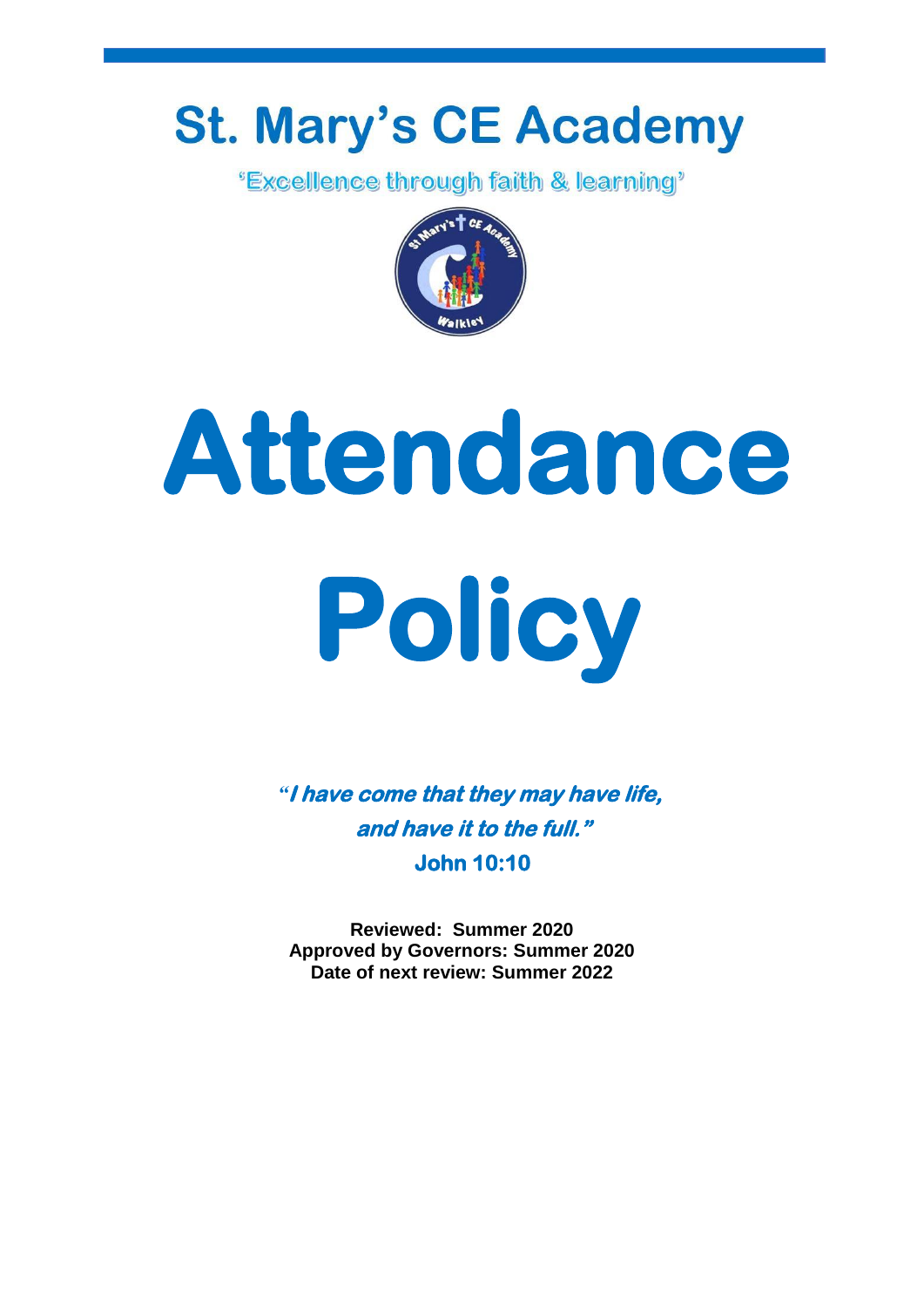### **Attendance Policy**

#### **Introduction:**

At St Mary's Church of England Academy, we aim to provide a caring environment where every child can thrive and is supported to achieve their unique & amazing potential as a child of God. As such, this means that we want all children to be able to access school as well as all that education can offer.

As such, we aim to educate the whole child & prepare children to enter secondary school with a positive self-esteem, a sound foundation of learning and an eagerness to develop further their intellectual and moral faculties. The school works in partnership with parents and the LA to recognise and value individuals' needs and to respond to these needs. These aims can only be fulfilled by commitment from all interested parties and is dependent upon children's regular and punctual attendance.

#### **Aims and Targets:**

- To encourage all pupils to attend school and achieve their maximum potential;
- To monitor individual and whole school attendance and measure against agreed targets;

 To ensure that pupils and their parents understand and support the procedures in place to record and monitor attendance;

- To ensure that all staff and governors understand and support the policy;
- To ensure attendance data to inform policy.

#### **The Law:**

The following legal requirements are placed upon parents, the LA and the school under the 1996 Education Act:

 Parents must ensure that children of compulsory school age receive a suitable full-time education by regular attendance at school or otherwise;

 The LA must provide school places to parents who wish their children to be educated at school;

 The School must complete attendance registers at the beginning of the morning session and during the afternoon session;

• The school must report to the LA pupils who fail to attend regularly or are absent for more than 10 days without explanation;

The LA has a duty to ensure that parents fulfil their legal responsibilities;

 Failure by parents to ensure the regular attendance at school of a registered pupil is an offence punishable by law;

Fixed penalties can be issued by the LA under certain circumstances;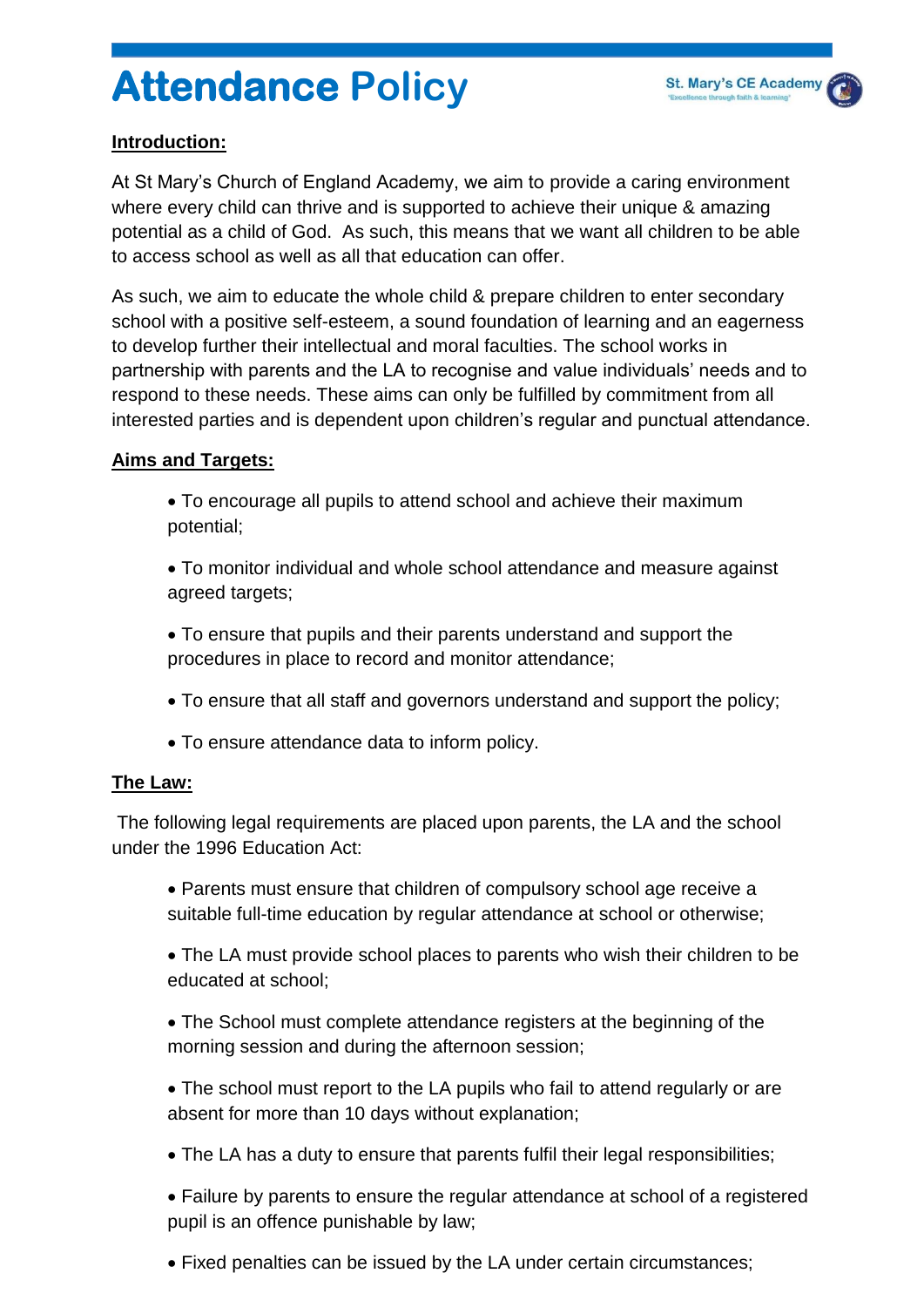#### **What the school expects of its pupils:**

Attend regularly and arrive on time;

• Be prepared to work hard and behave well, appropriate to their age and stage.

#### **What the school expects of parents:**

 To fulfil their legal responsibility to encourage pupils to attend regularly and on time;

• Informing school on the first day of reason for absence. When the child returns, a note should be sent to school signed by the parent/carer;

- Ensuring pupils are adequately prepared for the school day;
- Informing school of problems preventing attendance.

#### **Arranging holidays out of term time:**

- Term time leave will only be authorised for Exceptional Circumstances. (See Term Time Leave Policy).
- Non-urgent medical and dental appointments should be arranged out of school hours. If this is unavoidable, school should be informed and an authorised absence pass obtained.

#### **What parents and pupils can expect of the school:**

- A broad and balanced and relevant curriculum;
- The encouragement of good attendance;
- Efficient and accurate recording and monitoring of attendance and punctuality;
- First day contact with parents where absence is unexplained;
- Prompt action and contact with home when problems arise;
- Regular liaison with the Attendance and Inclusion Service to support parents and pupils where needed.

#### **Registration Procedures**:

 Morning registration is at 8:40am. Any pupil arriving after 9:00am will receive a late mark.

 Pupils arriving after 9:00am must report to the school office to receive their mark.

 Registers will be closed at 9:00am and 1:20pm. Pupils arriving after this time will be marked as unauthorised late.

Class teachers must ensure that the register is completed.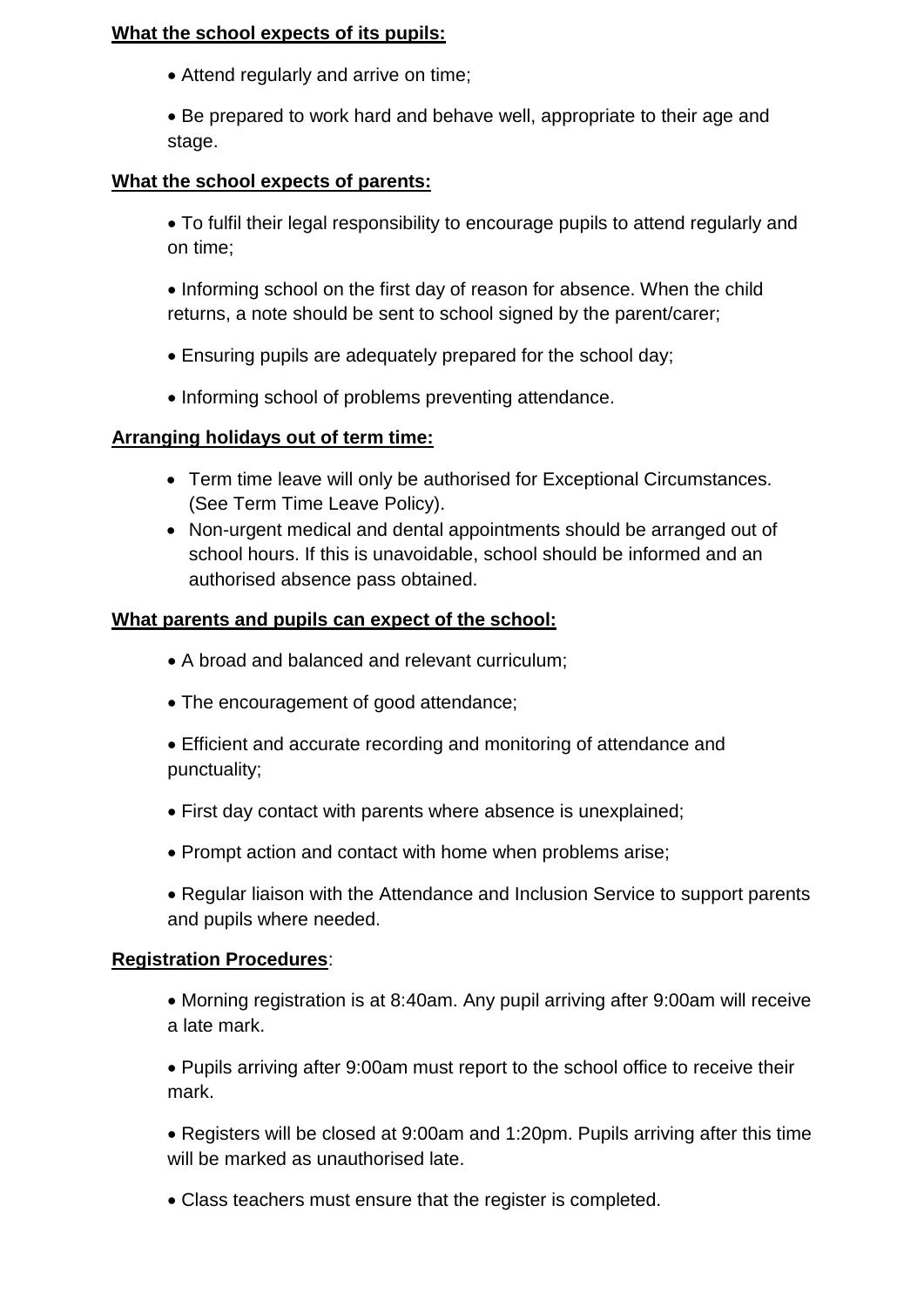Registers are completed electronically unless there is a supply teacher/technical problem in which case a paper copy will be completed and sent to the office.

 If for whatever reason a child does not arrive at school at normal registration times, the parent/carer must ensure a member of school staff has registered the child as being in school before they leave them.

#### **Responding to Lateness:**

 When a child arrives at school after 9:00am the parent/carer must report to the school office to get a mark and explain the reason for lateness

 Where a pupil is frequently late, the Executive Headteacher / Head of School will contact parents by letter. If the lateness is not authorised this may lead to a penalty notice.

#### **Responding to absence:**

 A telephone call, email or absence note is required from the parent/carer when a child returns to school giving dates and reason for absence;

 These should be sent to the class teacher or school office who will ensure that the reasons for absence are recorded in the register;

 Where the reason is accepted, the absence will be authorised using the appropriate symbol as indicated on the register code sheet attached to each register. Acceptable reasons would include illness, unavoidable medical/dental problems, agreed religious observance, bereavement and exceptional circumstances. The school may request medical evidence if there are frequent absences due to illness;

• If there are any doubts about the legitimacy of any notes this should be reported immediately to the Executive Headteacher / Head of School will ensure contact with parents/carers is made. Absences will not usually be authorised for circumstances such as caring for other children, day trips, shopping, etc.

• If an explanation of absence is not provided, the child will receive an unauthorised absence mark. If this becomes a persistent problem parents may be contacted by the Executive Headteacher / Head of School and a referral may be made to the Attendance and Inclusion Service resulting in contact from the Education Welfare Officer.

 When a child cannot be located and appears to be missing, the procedure for following up children missing from education will be followed and the Missing Children Team will be notified (See policy and procedures for Children Missing from Education).

 Telephone messages from parents are received in the Office and are passed to teachers via message slips.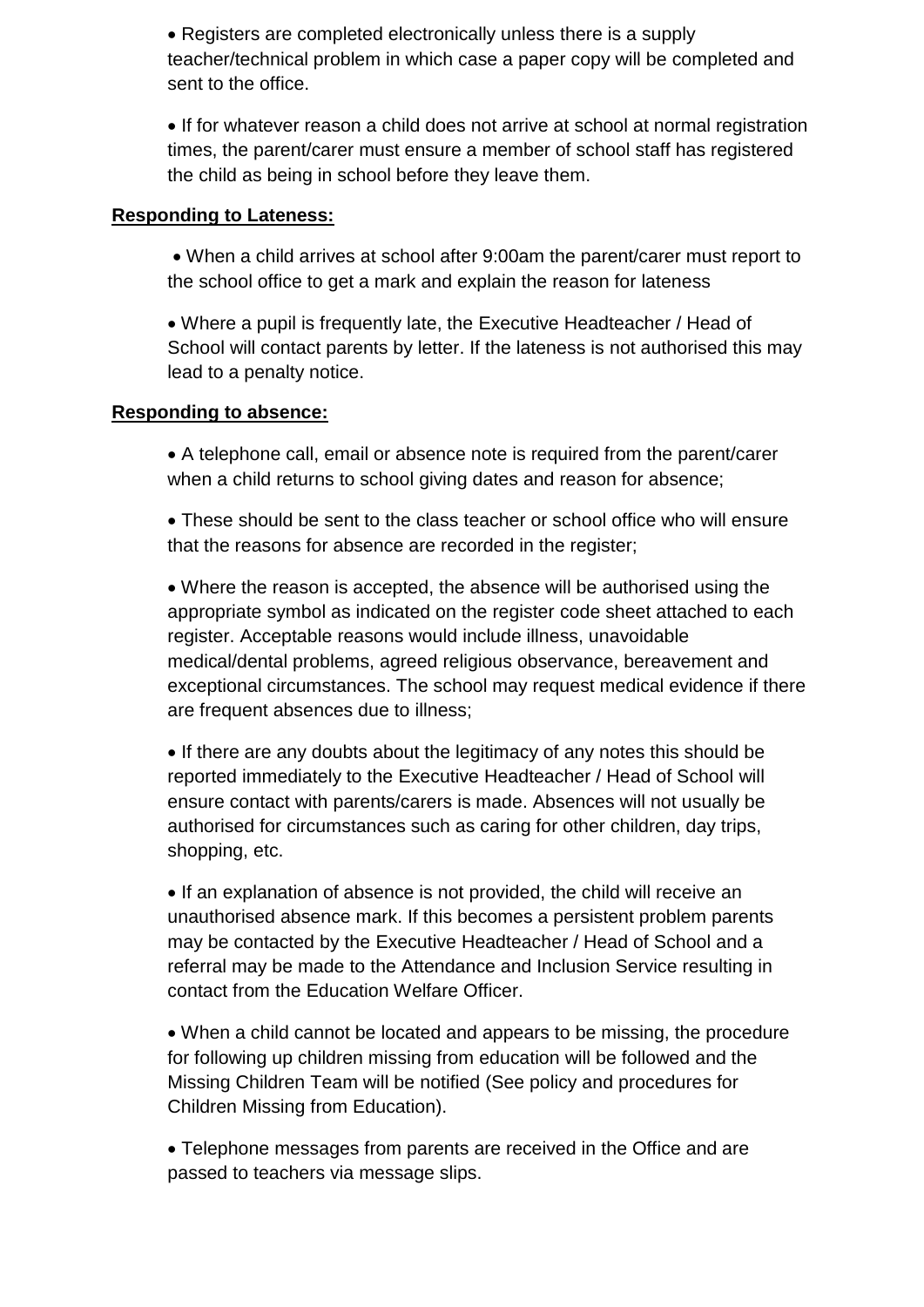#### **Responding to Poor Attendance:**

 The school will always attempt to resolve any problems relating to attendance as early as possible.

- Parents will be contacted where there are attendance problems.
- On going attendance problems will be monitored.

 A referral may be made to the Attendance and Inclusion Service requesting a home visit by an Attendance and Inclusion Officer. This will always be considered for those pupils with attendance less than 85% during the previous half-term. It may also be considered for pupils with higher attendance but where there are patterns of absence or punctuality issues that need to be discussed Responding to good attendance

- Class teachers acknowledge good attendance.
- Attendance is celebrated each week in Celebration Assembly & children achieving a 100% receive a certificate.

#### **Collecting and Analysing Attendance Data**:

- Whole school and individual computerised attendance data is produced weekly by the school office.
- The Executive Headteacher / Head of School and an identified member of staff monitor this data regularly.
- This data is used to monitor overall attendance percentages, and to check for frequent individual absences or patterns of absence.
- Each half term the school will identify any individuals for whom there is a concern and agree actions.

#### **Roles and Responsibilities Executive Headteacher / Head of School:**

- Will monitor attendance data;
- Will follow up any cause for concern;
- Will report to governors on attendance percentages at every full governing body meeting Governors;
- Will receive attendance monitoring reports;
- Will support the school policy.

#### **Class Teachers:**

- Will accurately complete attendance registers at appropriate times;
- Will pass on to the Executive Headteacher / Head of School any individual causes for concern.